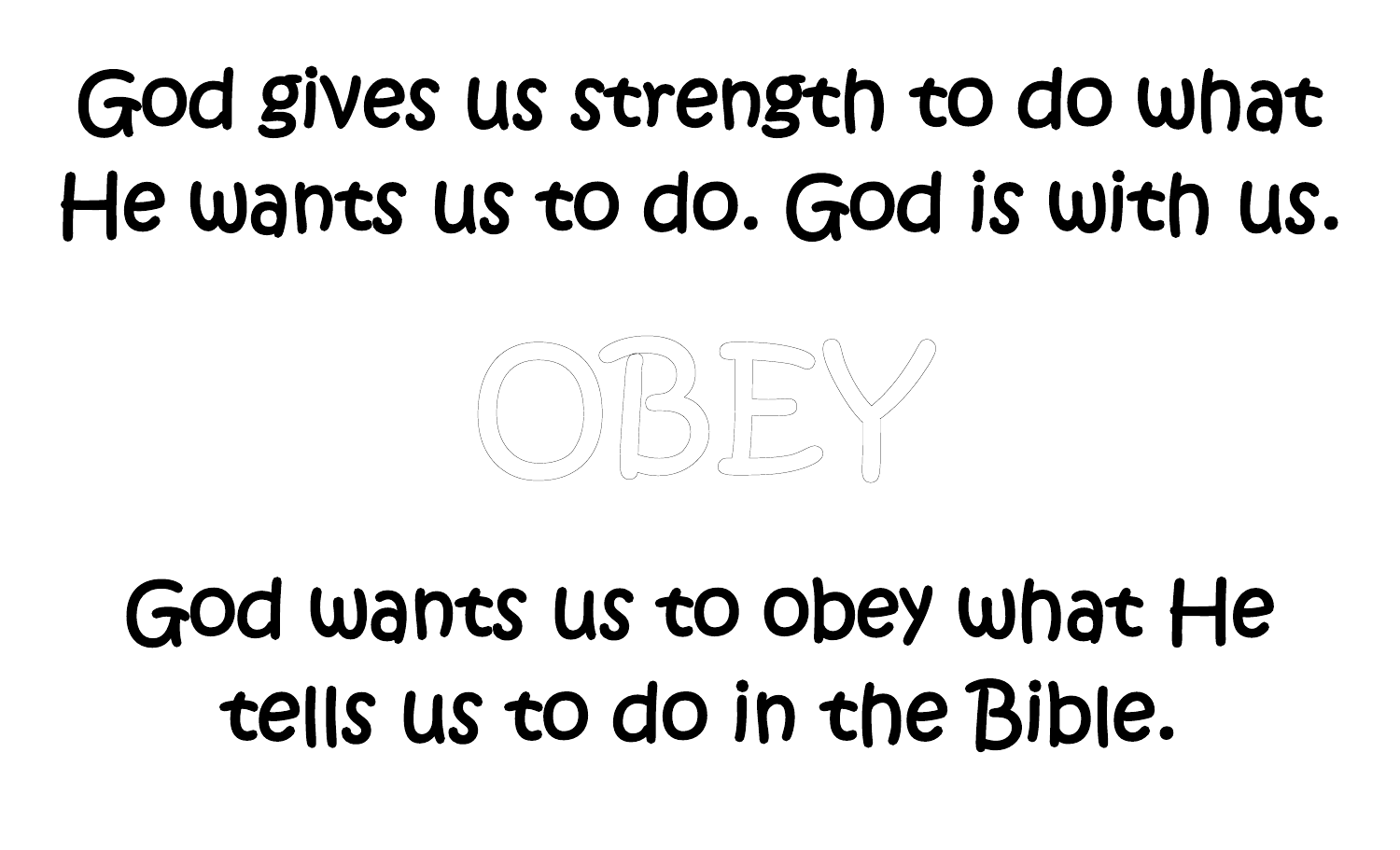# We can respond to God with the decisions we make.



## We make right choices when we obey. We do wrong when we don't.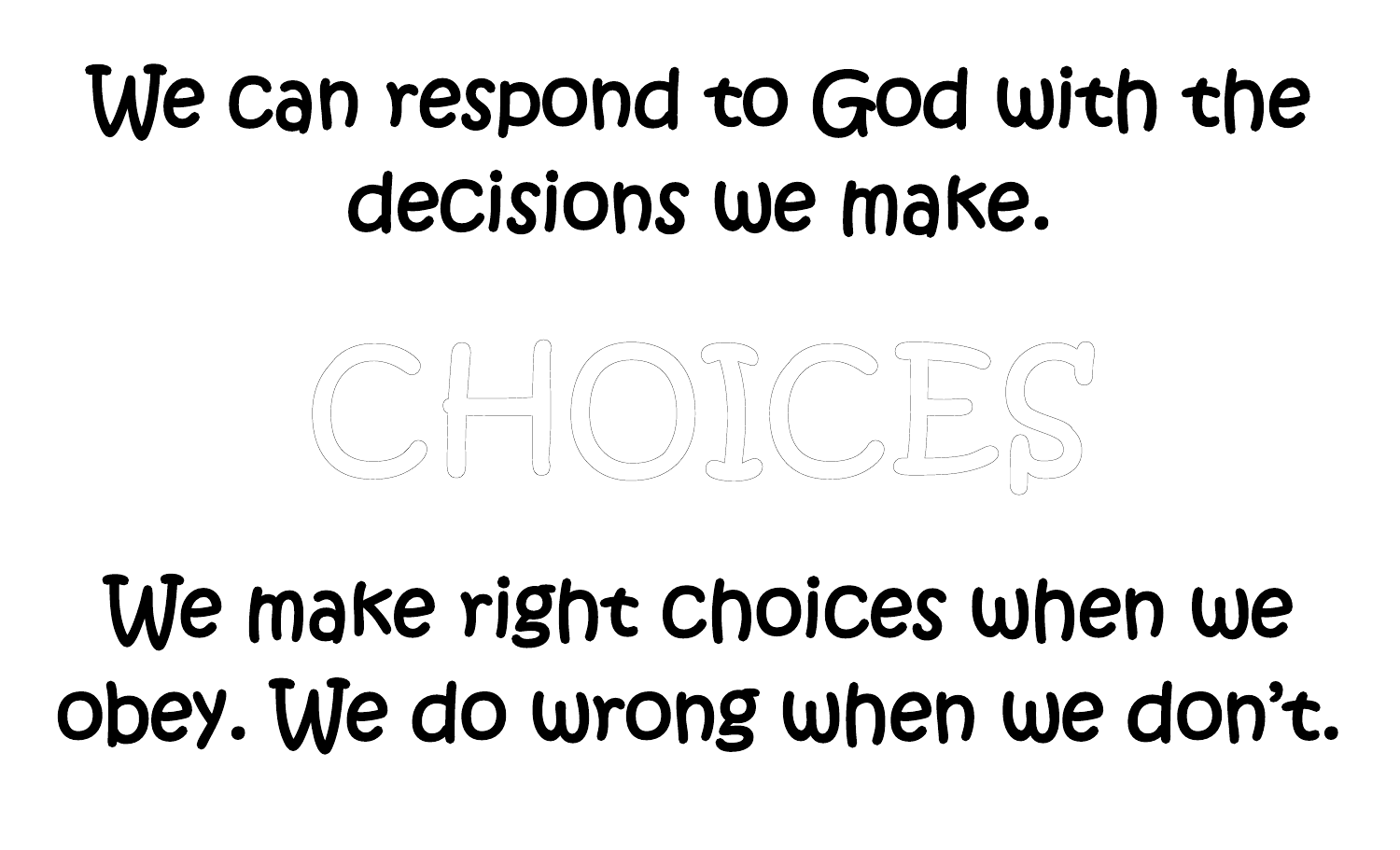# God does the impossible, and God often uses us.



#### to set apart an object or person for God's use only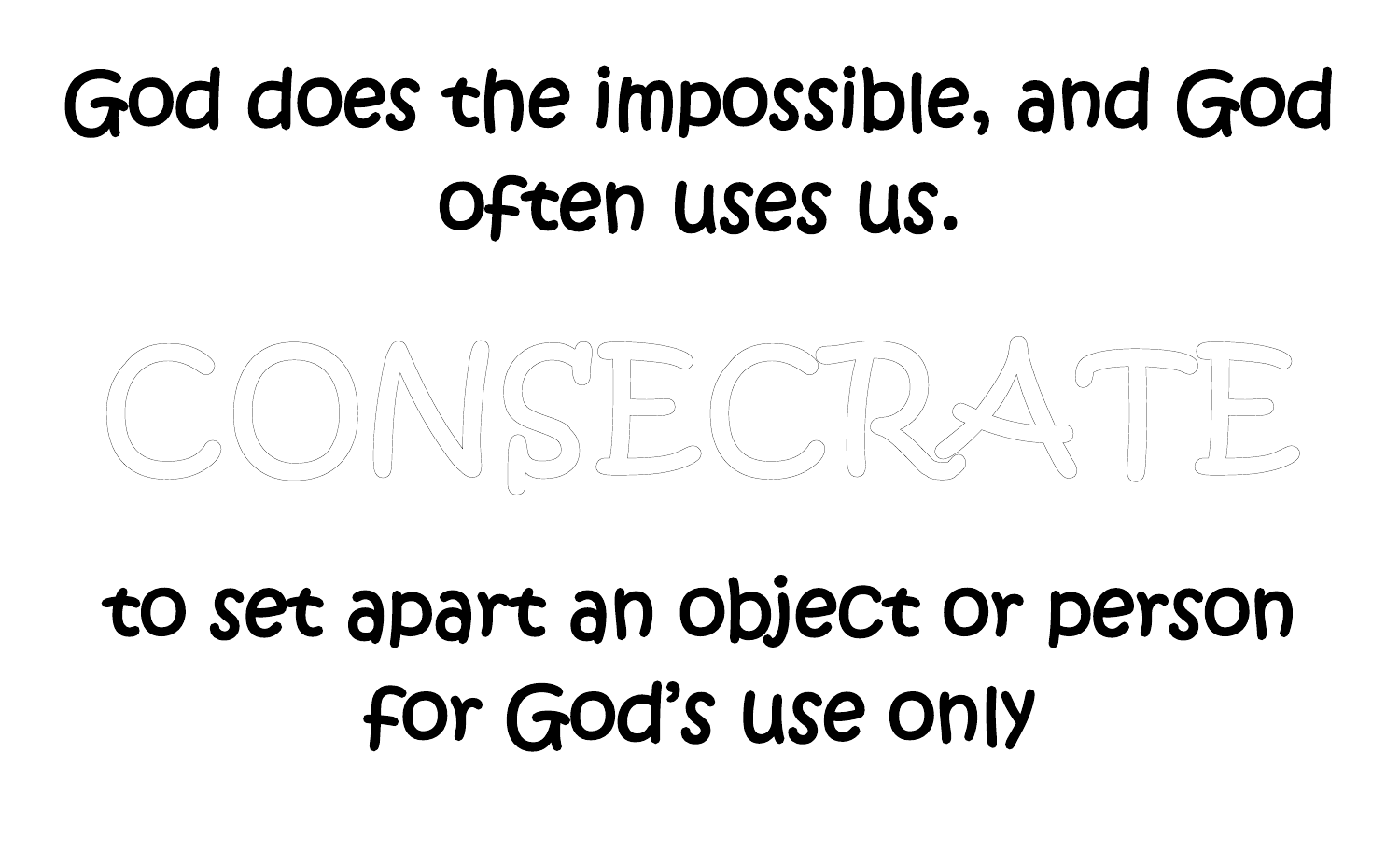# Remembering what God has done in the past honors God.



# Miracles show God's character and help us trust Him.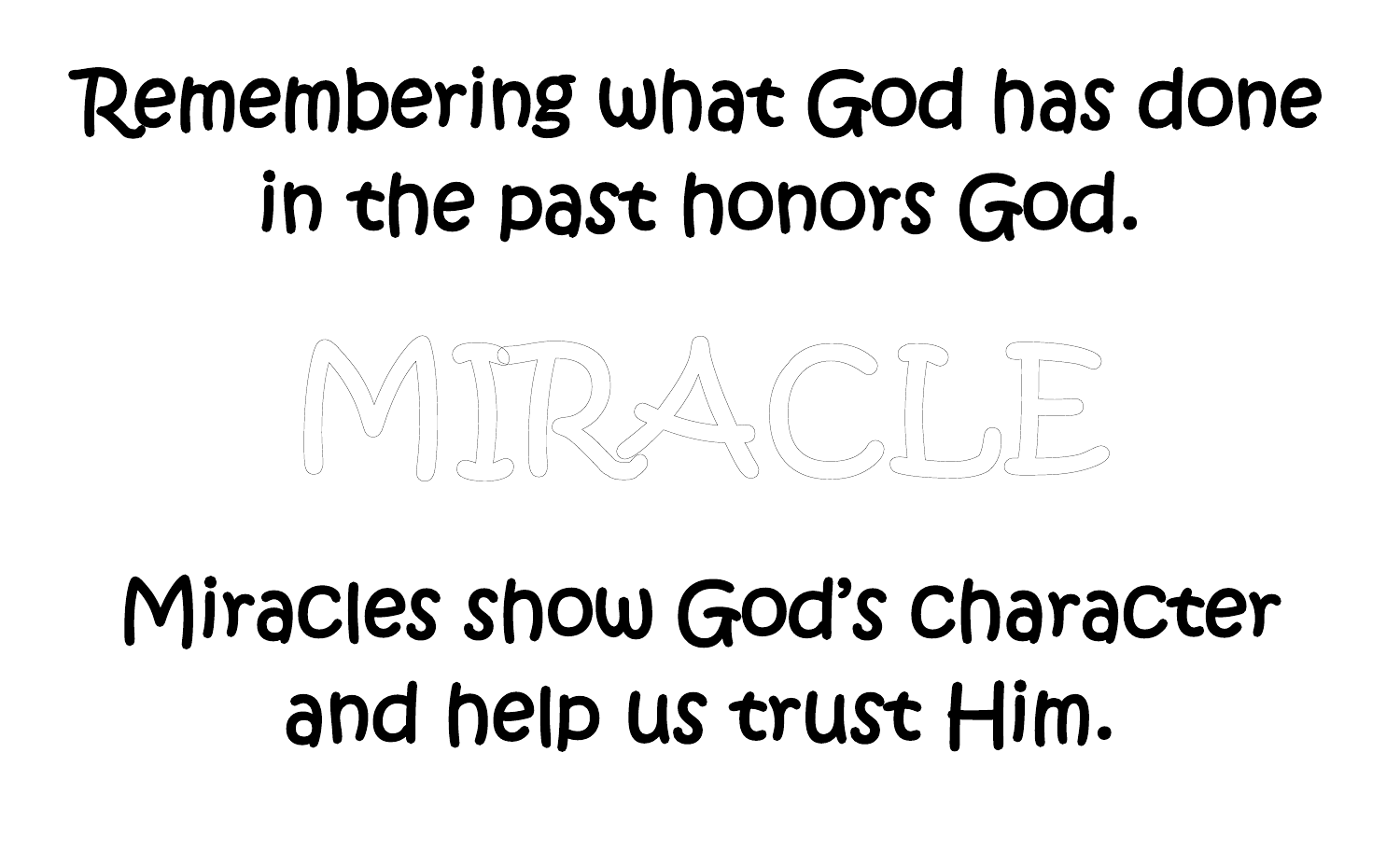# Sometimes God uses unusual ways or people to accomplish His will.



# everything that God does, and anything God asks people to do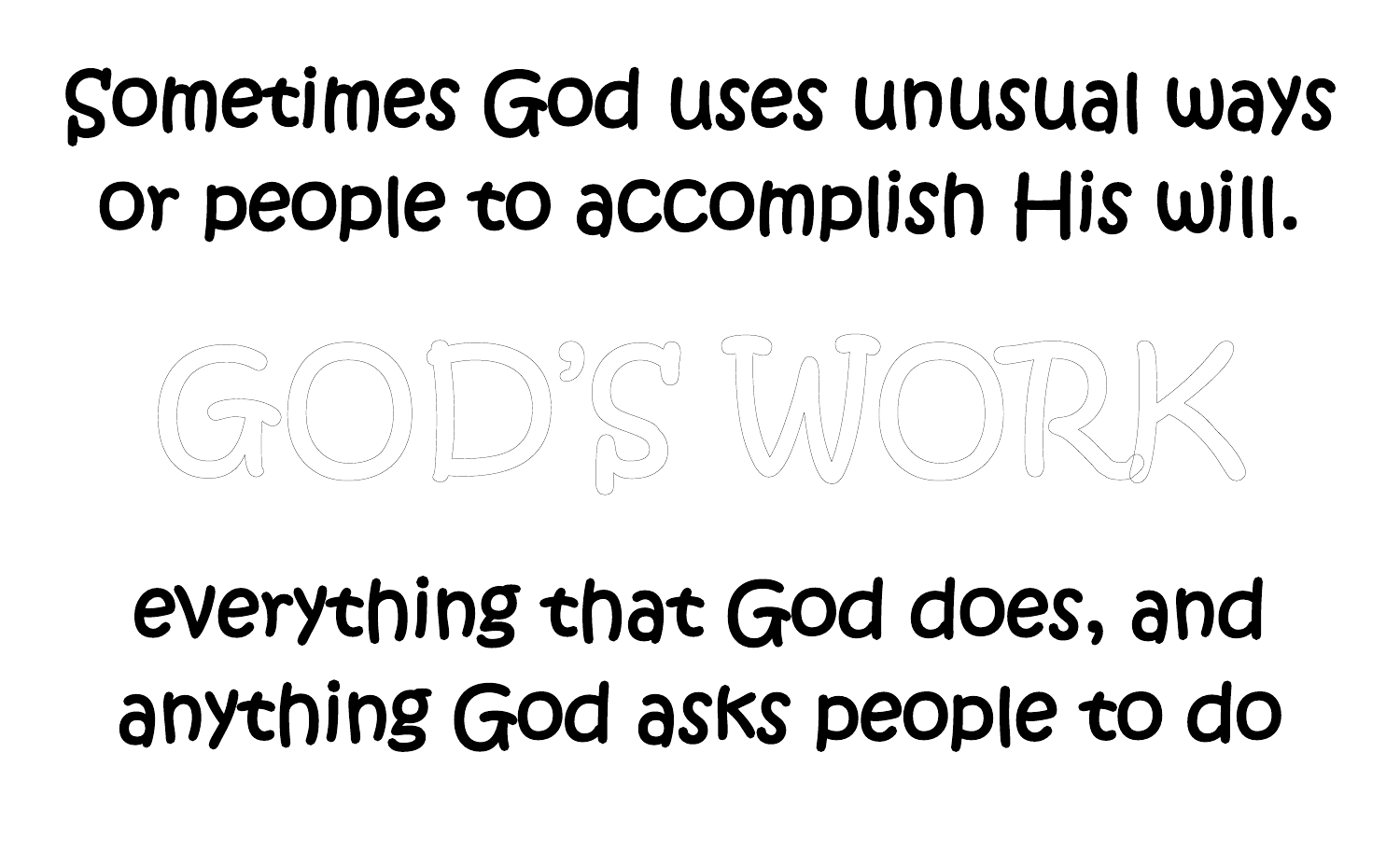# God requires complete obedience. God cannot overlook sin.



## when we don't do what God says or do what God says not to do.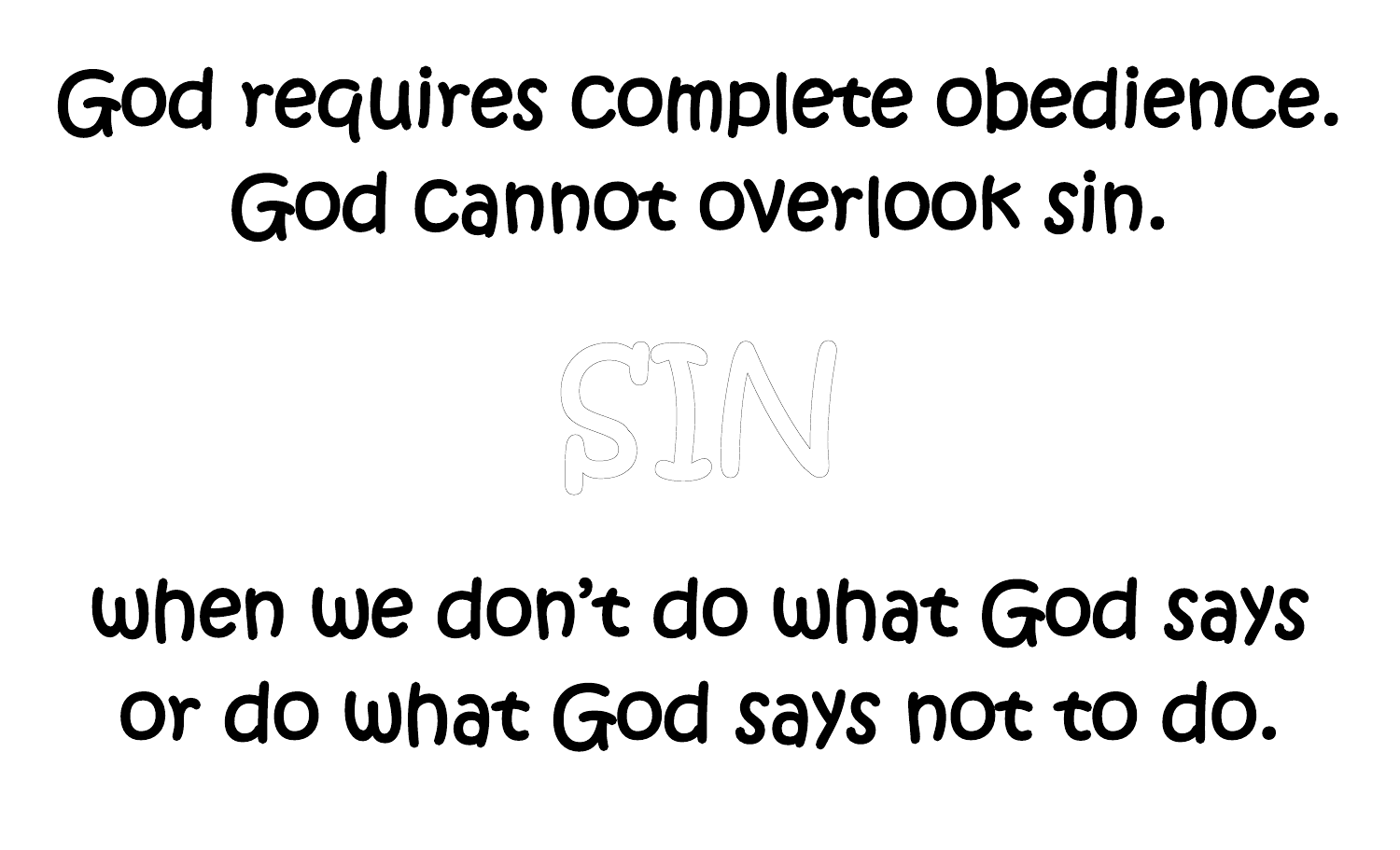# God desires a love relationship with us. He restores us to Him.



# an agreement God honors between Himself and His people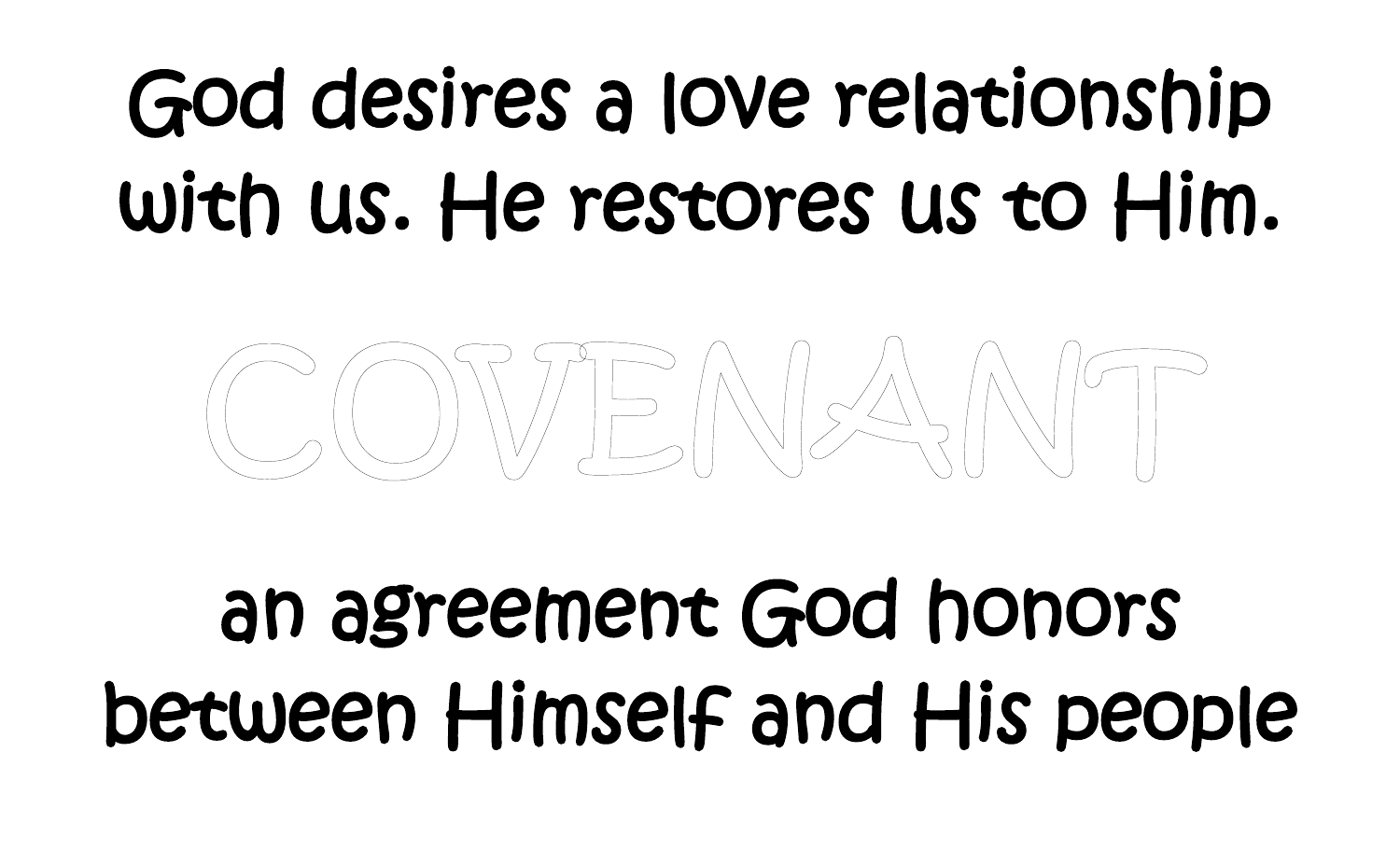# Honor God by keeping your word to Him and to others.



# dependable and trustworthy God is always faithful.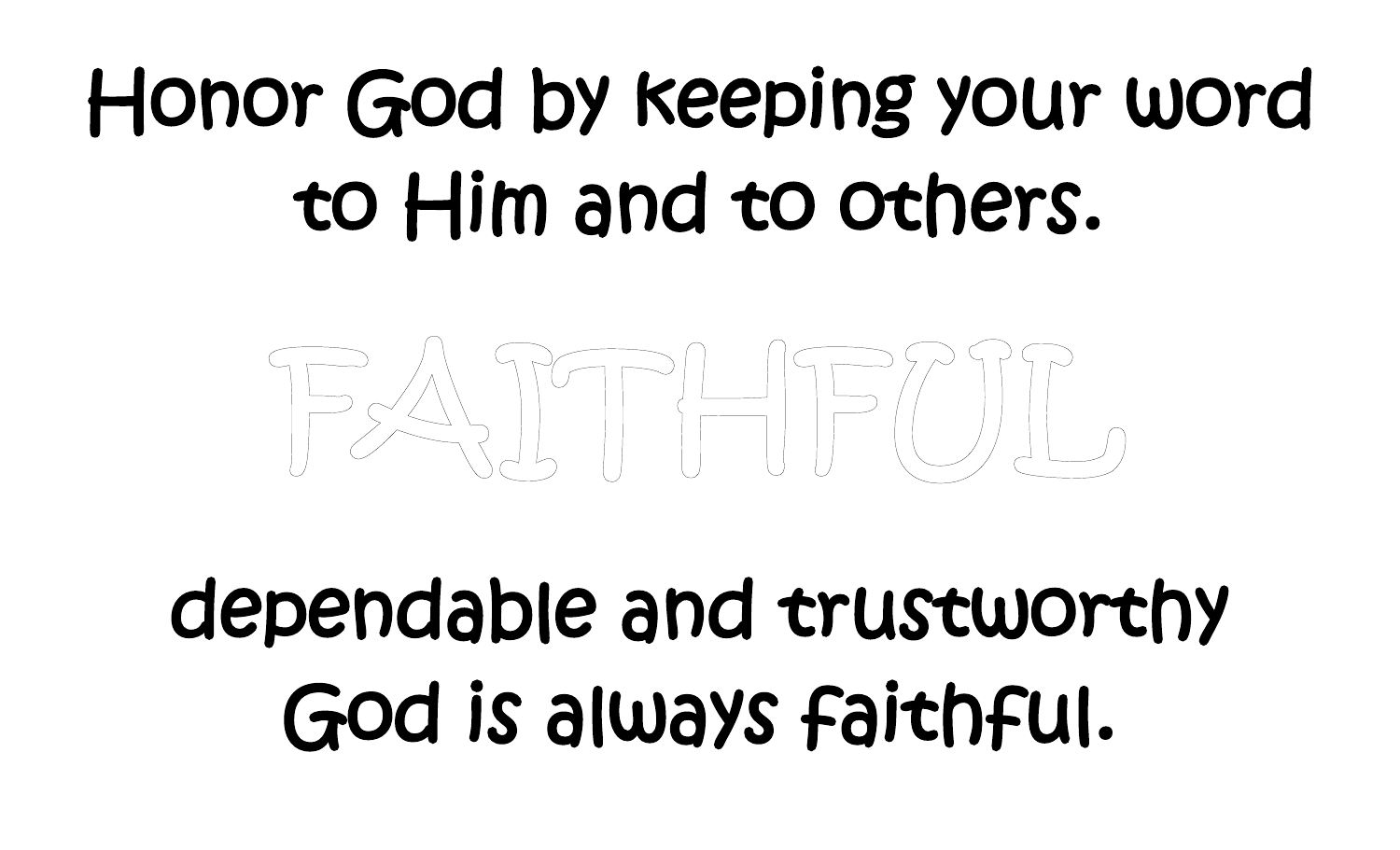# God blesses those who serve Him wholeheartedly.



#### a strong belief that guides a person's actions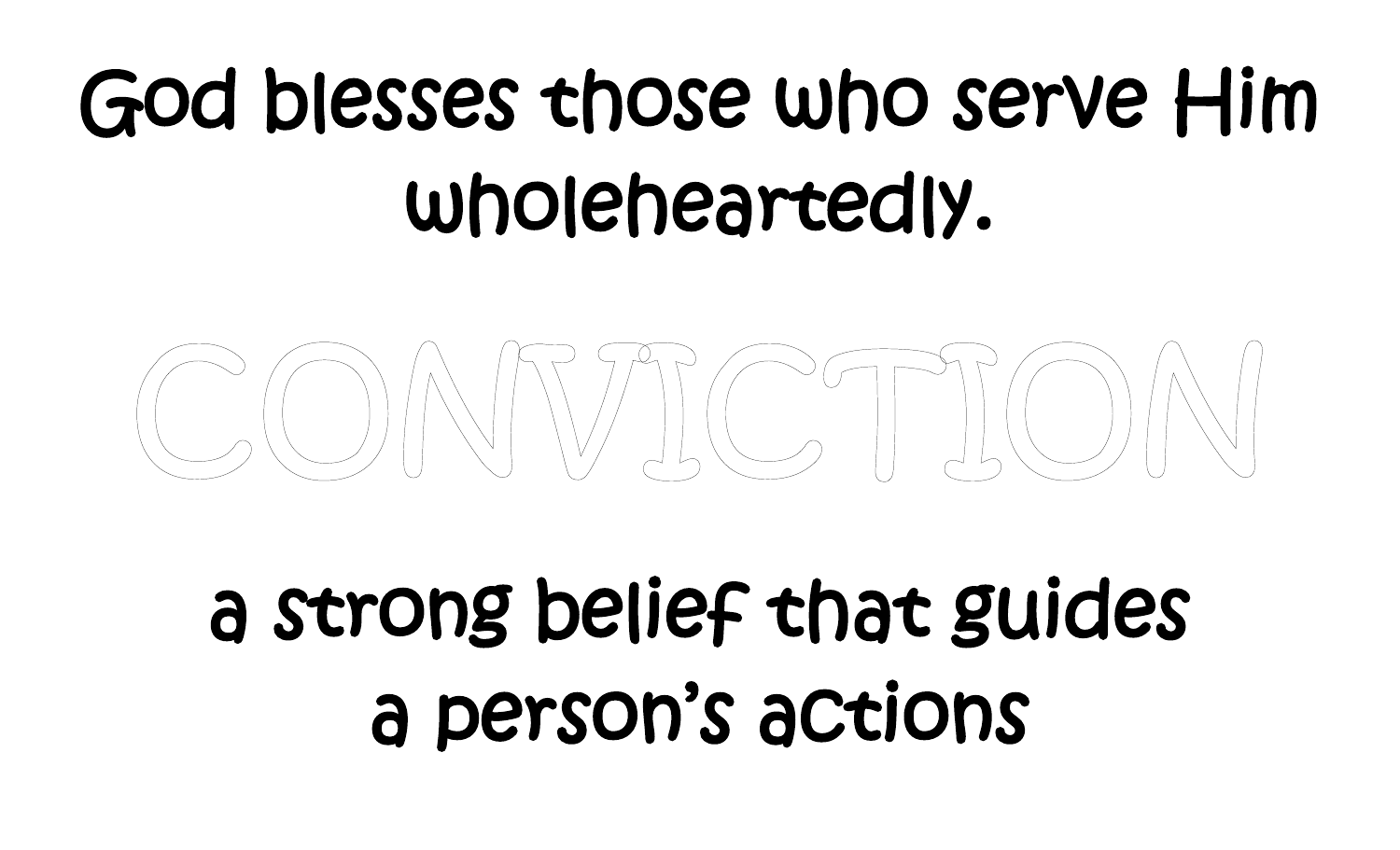# God fulfills his promises and cares about justice and mercy.



#### to give your word that you will or will not do something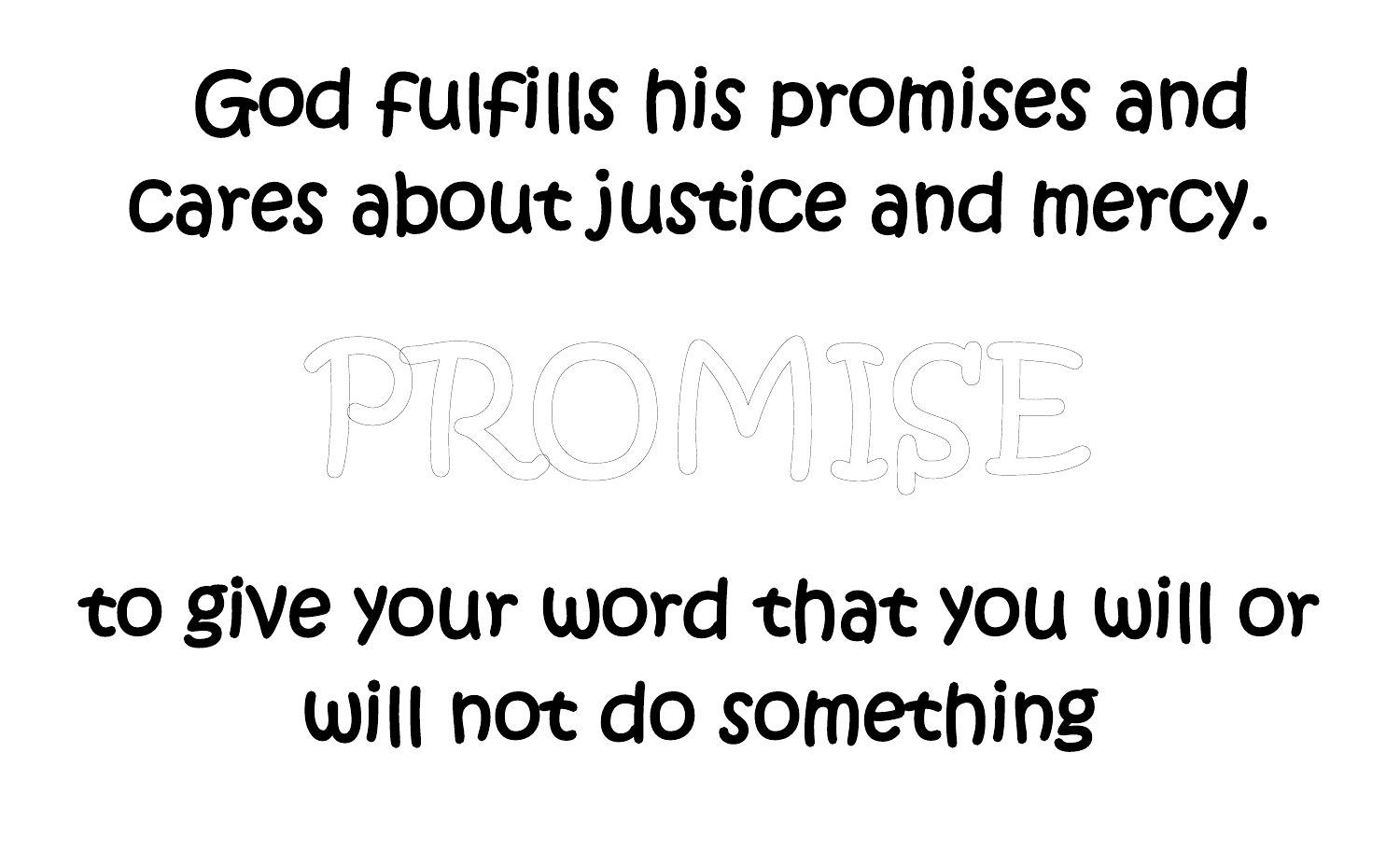# God wants us to choose Him, and deserves respect, love, & worship.



#### to deeply respect and revere God, and desire not to offend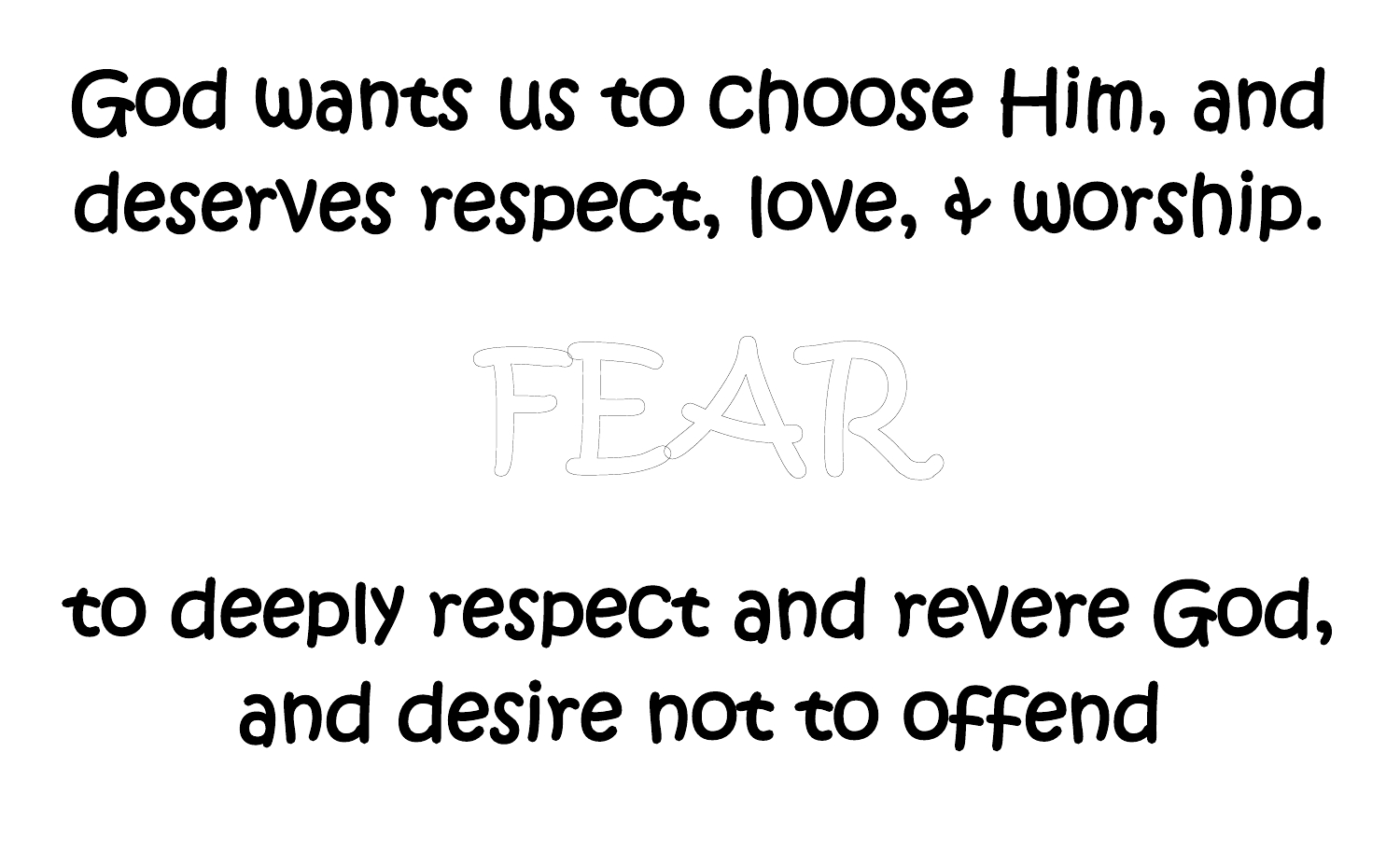# God is both just and merciful, offering forgiveness.



## canceling or reducing a punishment someone deserves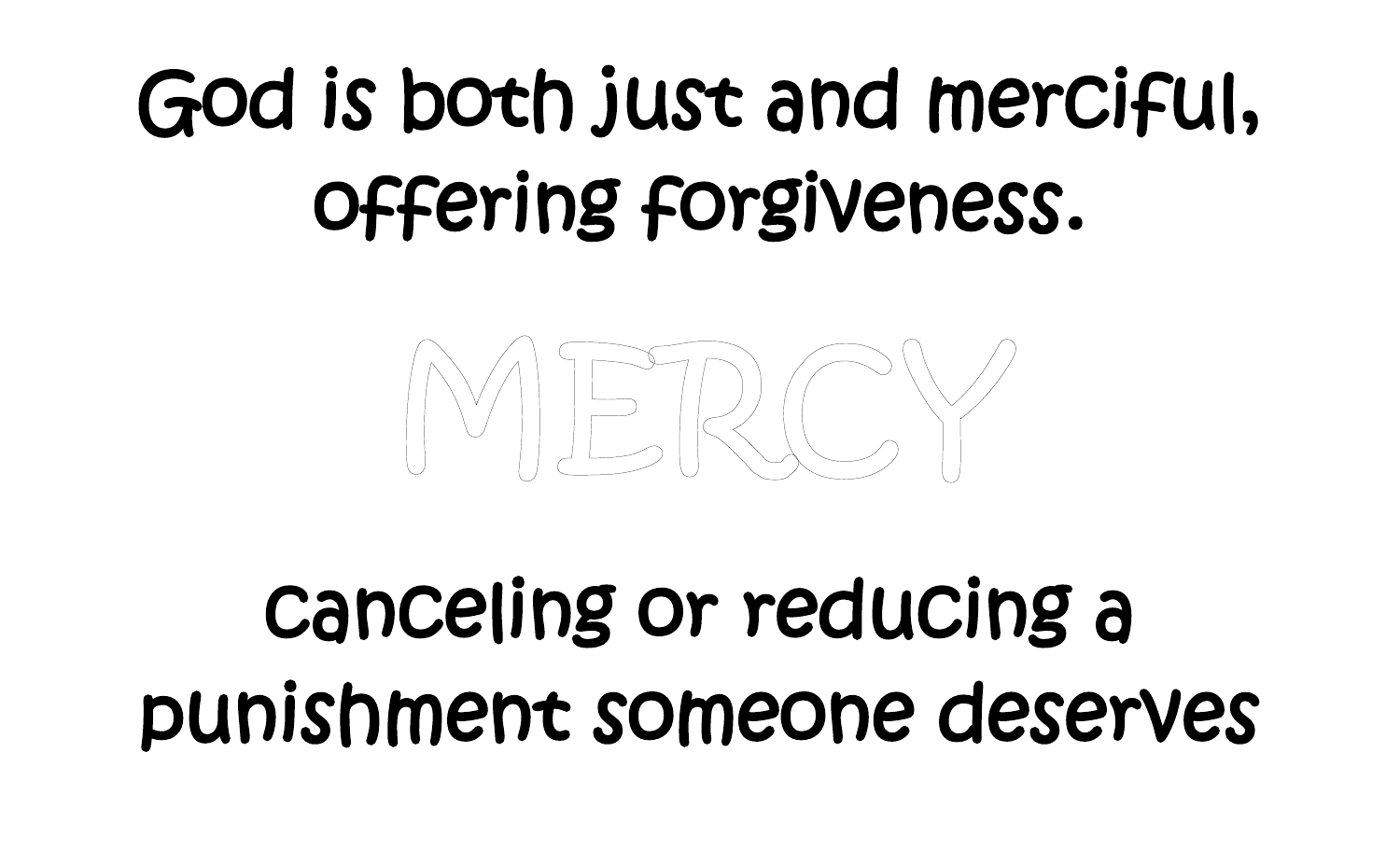# Even the impossible is possible. God can do all things.



## unimaginable power, greater and stronger than anyone or anything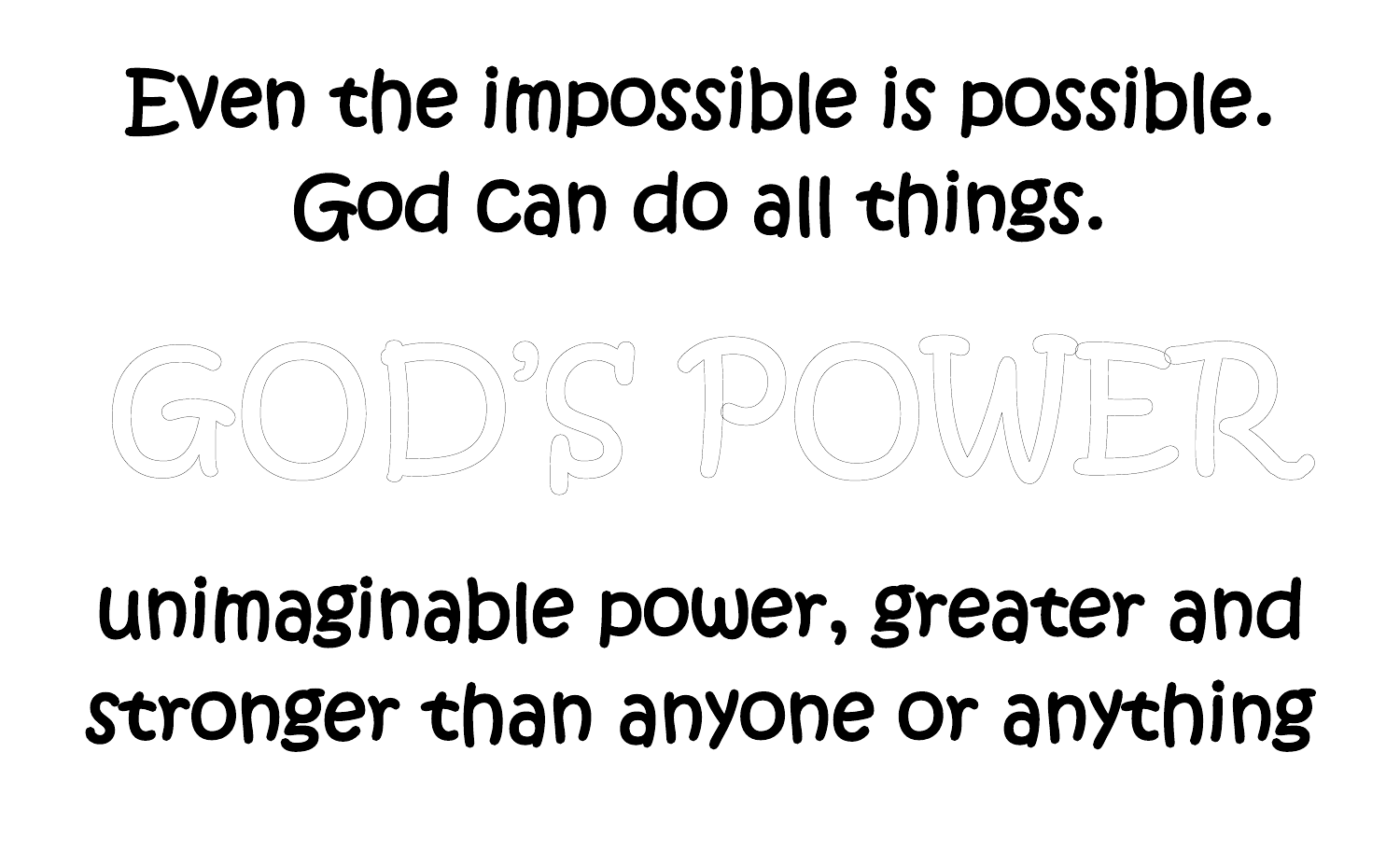# God is patient and works through our weaknesses and strengths.



## to believe God is good and true to depend on Him and obey Him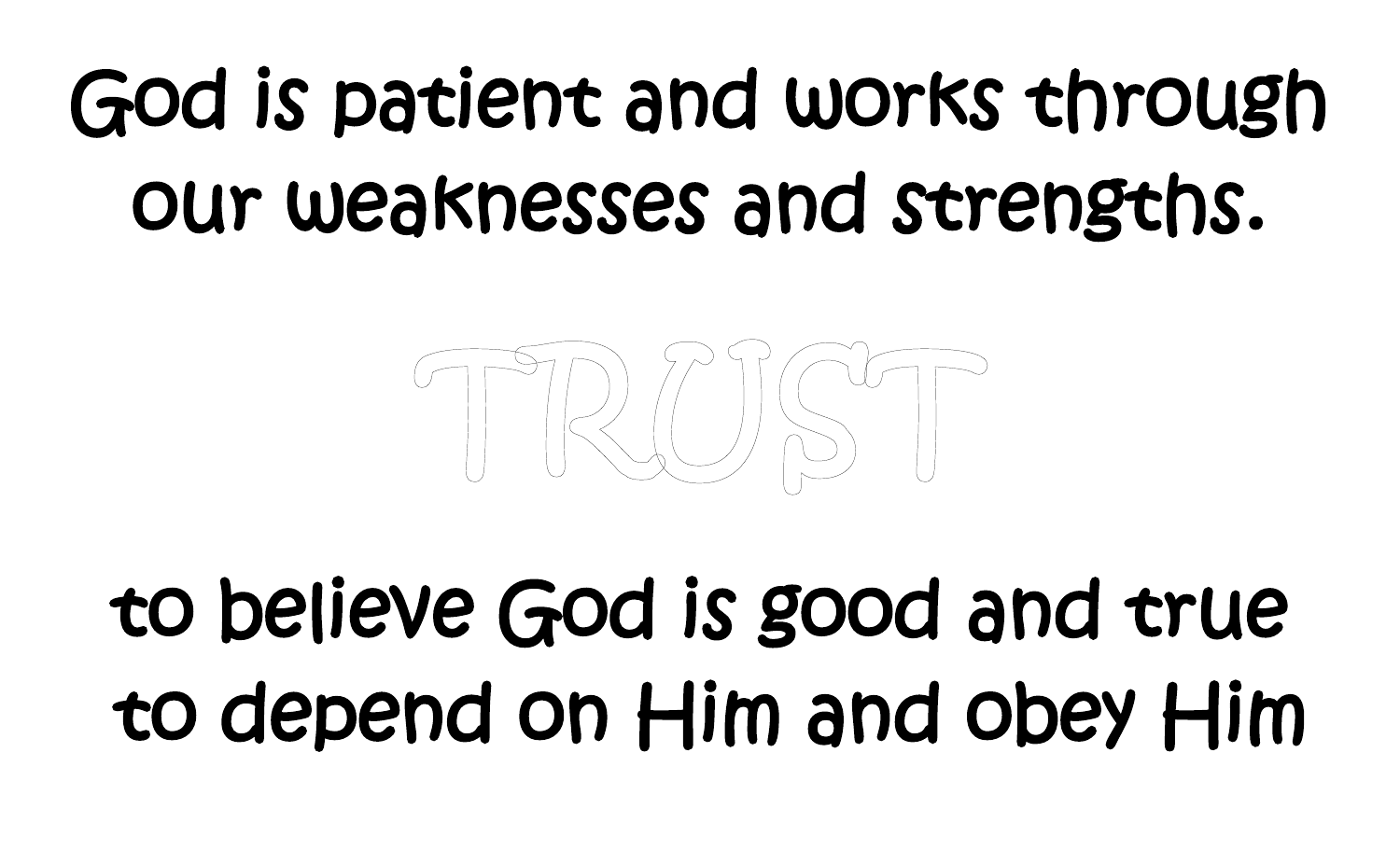# God sometimes does mighty things in surprising ways.



#### trust and belief in God, that leads to obedience and dependence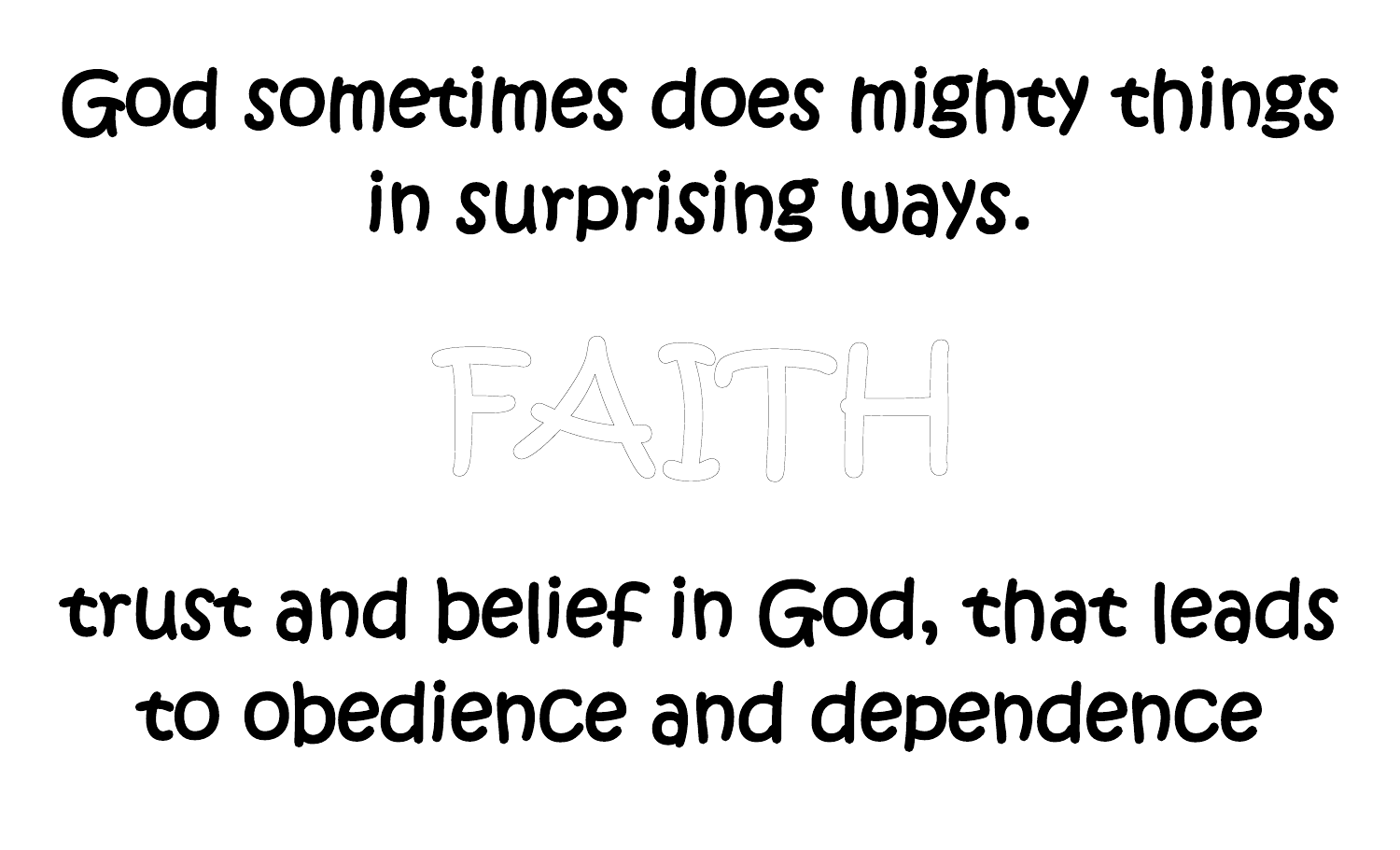# Hope grows out of trust in God. God brings hope despite trouble.



## feeling certain that God will keep His promises and show His will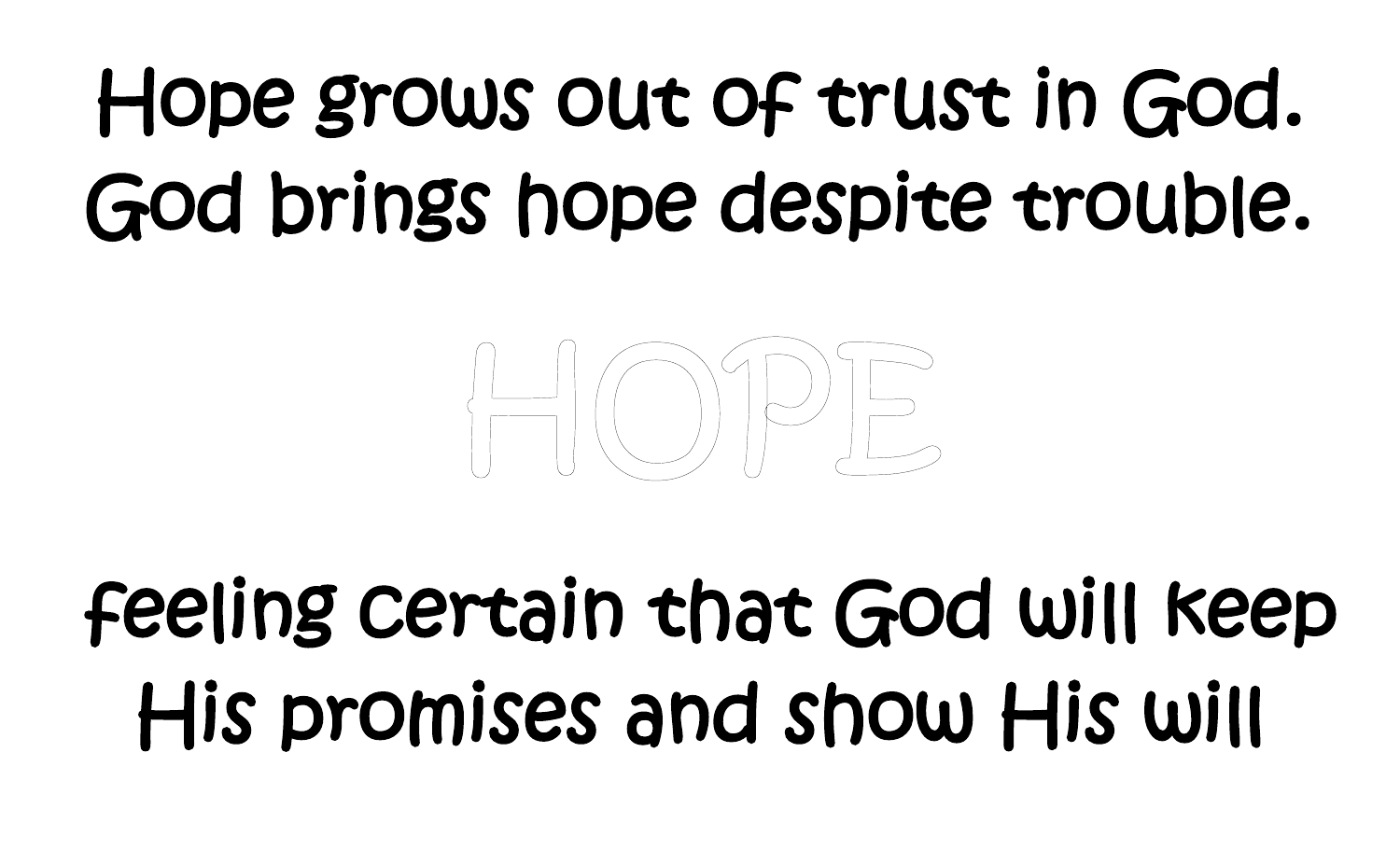# Sin brings consequences, but God continues to freely extend...



## God's love, mercy, forgiveness and power at work in our lives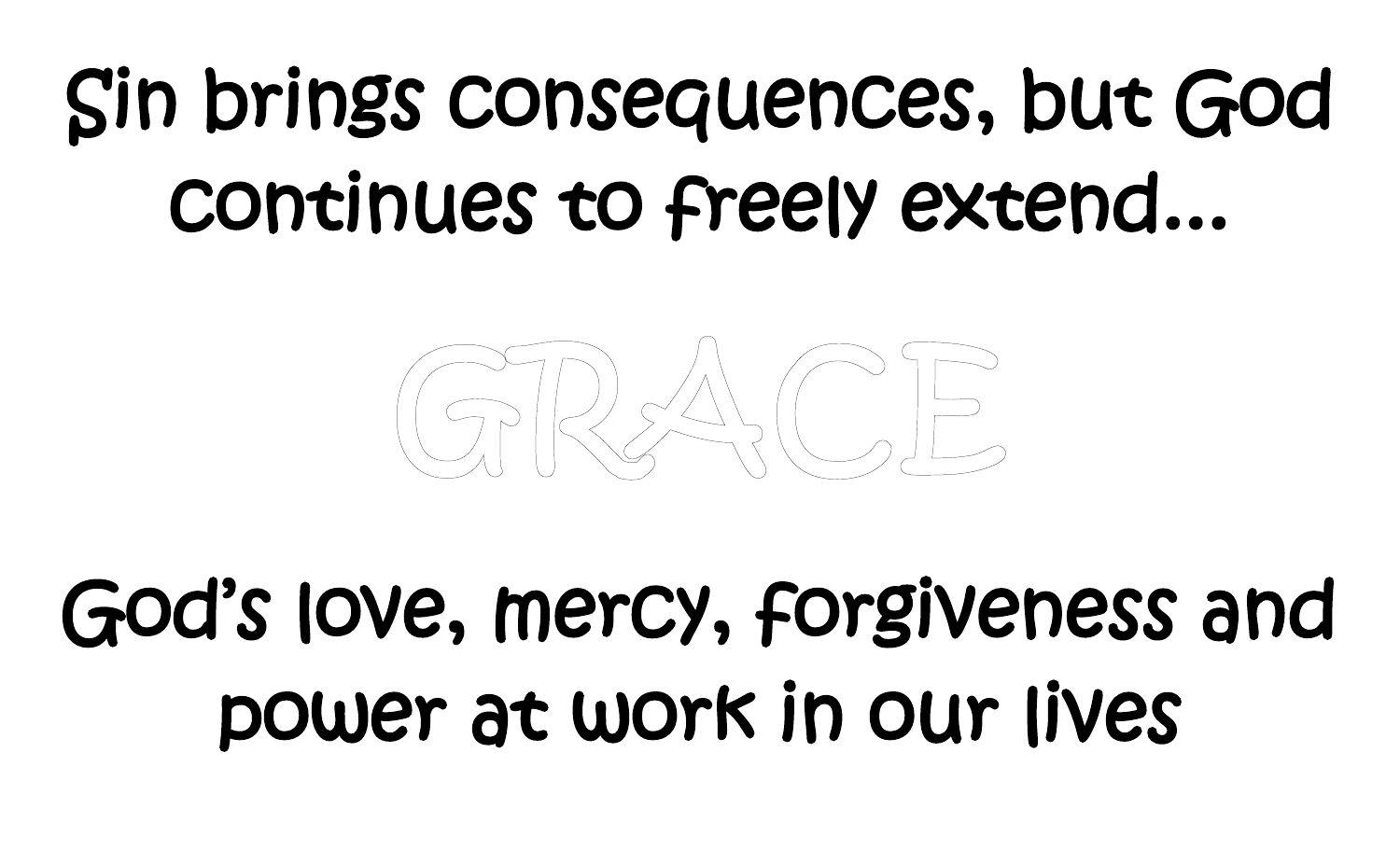# God is always at work for us. We can choose to follow God.

# IMMJTMWJBNT

#### a promise or agreement to give yourself fully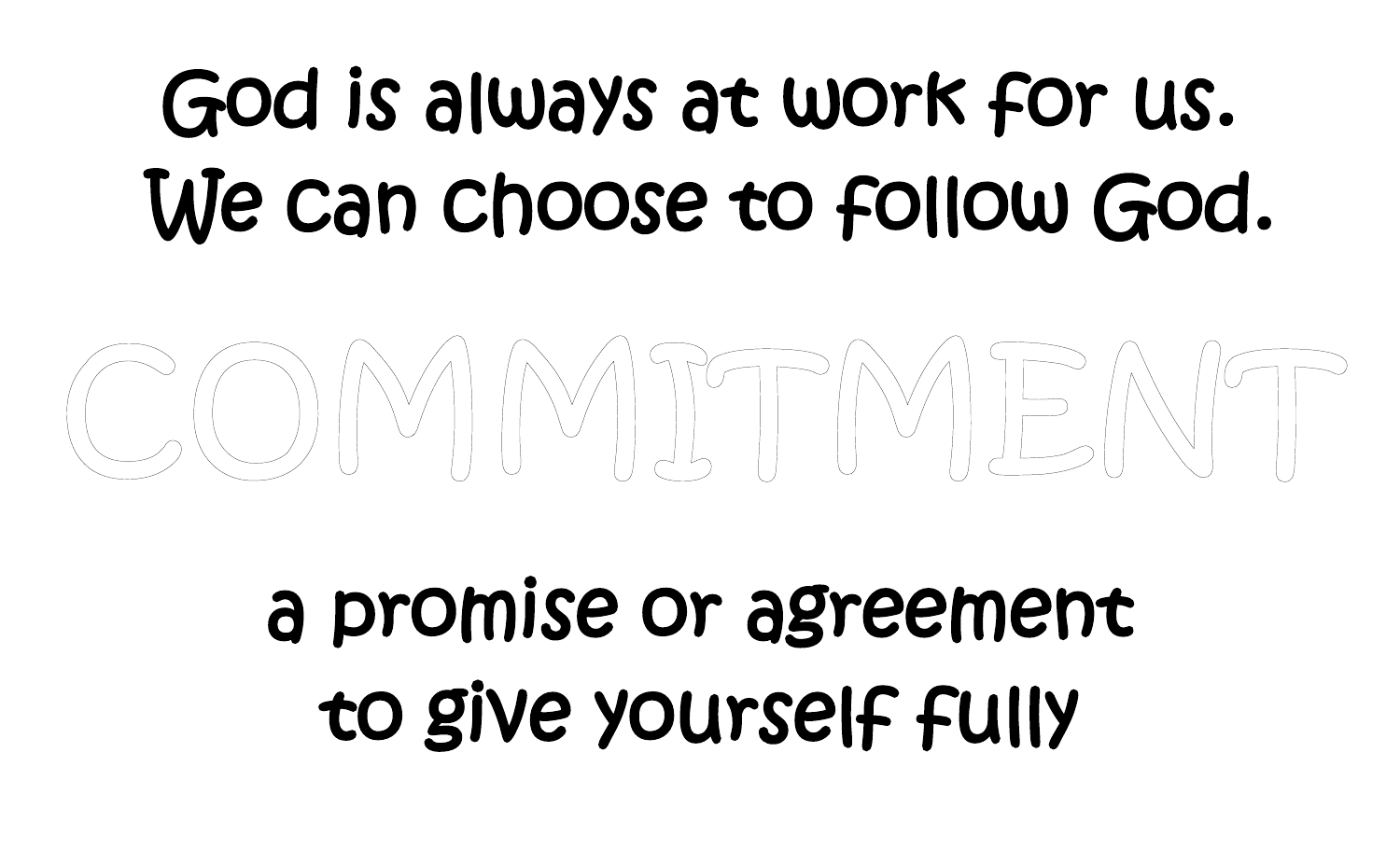# God knows our need and often provides for us through people.



#### concern for others that leads to helping them